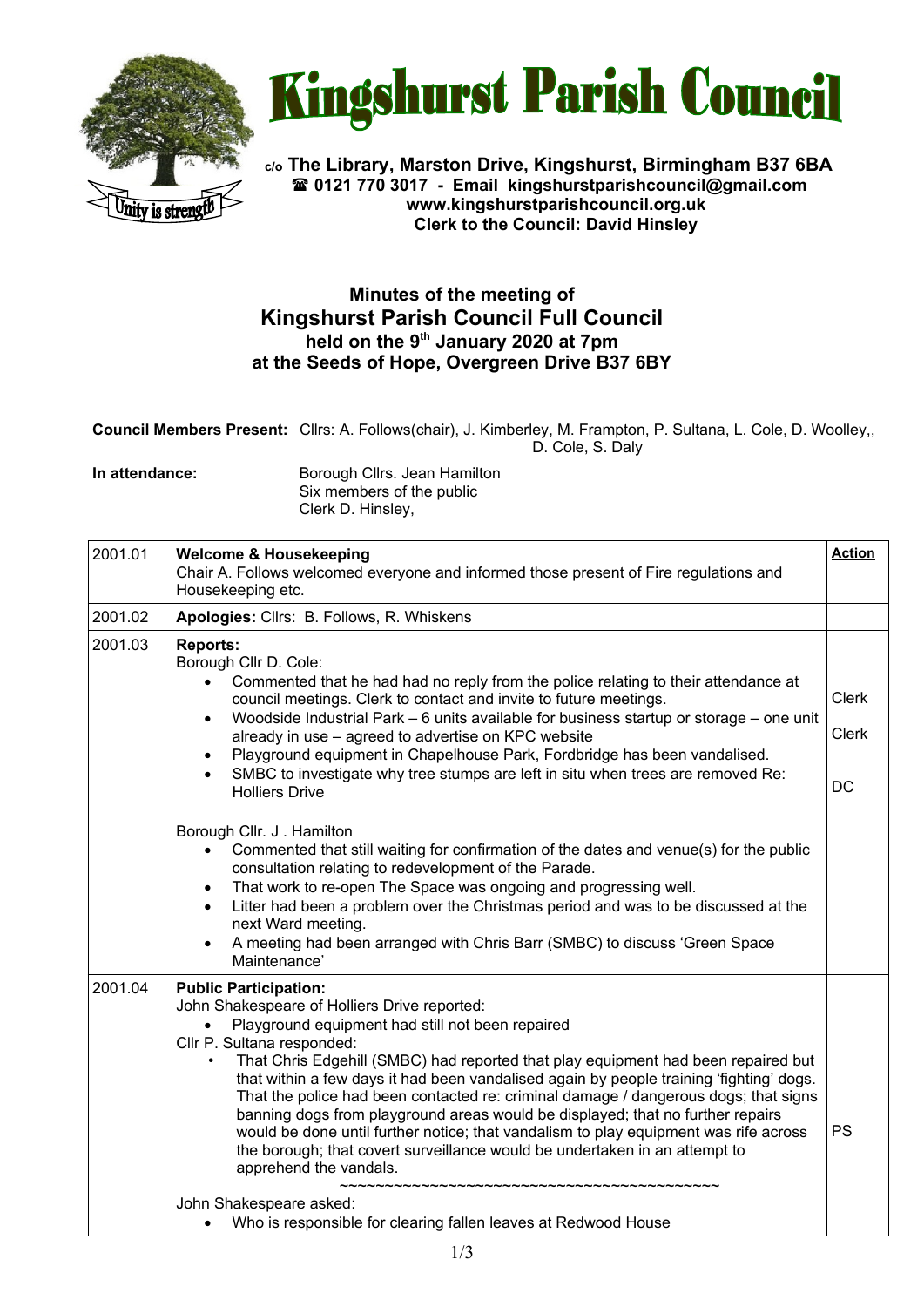|                      | Borough Cllr. D. Cole indicated:<br>That he would contact Solihull Community Housing to resolve the situation.                                                                                                                                                                                                                                                                                                                                                                                                                                                                                                                                                                                                                                                                                                                                                                                                                                                                                                                                                                                                                                                                                                                                                                                            |                                  |
|----------------------|-----------------------------------------------------------------------------------------------------------------------------------------------------------------------------------------------------------------------------------------------------------------------------------------------------------------------------------------------------------------------------------------------------------------------------------------------------------------------------------------------------------------------------------------------------------------------------------------------------------------------------------------------------------------------------------------------------------------------------------------------------------------------------------------------------------------------------------------------------------------------------------------------------------------------------------------------------------------------------------------------------------------------------------------------------------------------------------------------------------------------------------------------------------------------------------------------------------------------------------------------------------------------------------------------------------|----------------------------------|
|                      | ~~~~~~~~~~~~~~~~~~~~~~~~~~~~~~~~~<br>John Shakespeare reported:<br>That a dam that formed part of the reed bed in Babbs Mill had been damaged / moved<br>and that new trees in the park needed to be staked and caged.<br>Borough Cllr. D. Cole & Cllr P. Sultana:<br>Agreed to investigate. Cllr P. Sultana added that a Spring 'Walk About' was planned<br>with Chris Edgehill (SMBC) to identify any problems in the local parks and he invited<br>Mr Shakespeare to join them.                                                                                                                                                                                                                                                                                                                                                                                                                                                                                                                                                                                                                                                                                                                                                                                                                        | DC<br>DC/PS                      |
| 2001.05              | Minutes: Resolved: "That the minutes of the Full Council meeting held on 12 <sup>th</sup> December<br>2019 be approved as a true record and accordingly be signed by Chair A Follows."<br>Proposed Cllr. D. Cole, Seconded Cllr. J. Kimberley, All agreed                                                                                                                                                                                                                                                                                                                                                                                                                                                                                                                                                                                                                                                                                                                                                                                                                                                                                                                                                                                                                                                 |                                  |
| 2001.06<br>2001.06.1 | <b>Matters Arising From The Minutes</b><br>Election of a new Vice Chair - Cllr D. Cole elected unopposed. Proposed: Cllr A. Follows,<br>Seconded: Cllr P. Sultana, Unanimous                                                                                                                                                                                                                                                                                                                                                                                                                                                                                                                                                                                                                                                                                                                                                                                                                                                                                                                                                                                                                                                                                                                              |                                  |
| 2001.06.2            | Chair's Chain Of Office - Cllr A. Follows to progress                                                                                                                                                                                                                                                                                                                                                                                                                                                                                                                                                                                                                                                                                                                                                                                                                                                                                                                                                                                                                                                                                                                                                                                                                                                     | AF                               |
| 2001.06.3            | Woodside Industrial Unit - see 2001.03 above                                                                                                                                                                                                                                                                                                                                                                                                                                                                                                                                                                                                                                                                                                                                                                                                                                                                                                                                                                                                                                                                                                                                                                                                                                                              |                                  |
| 2001.07              | Finance:<br>Resolved: "To accept the report of the RFO and approve the payments to be made for<br>January 2020 as recommended by the Finance Committee"<br>Proposed: Cllr D. Cole, Seconded: Cllr A. Follows, Unanimous                                                                                                                                                                                                                                                                                                                                                                                                                                                                                                                                                                                                                                                                                                                                                                                                                                                                                                                                                                                                                                                                                   | Clerk/<br><b>RFO</b>             |
| 2001.08              | Events:<br>On behalf of the Events working party Cllr. L Cole reported:<br>That a 'Summer Cinema' event is being considered.<br>$\bullet$<br>Planning for the 2020 Christmas event(s) will be deferred until later in the year.<br>$\bullet$                                                                                                                                                                                                                                                                                                                                                                                                                                                                                                                                                                                                                                                                                                                                                                                                                                                                                                                                                                                                                                                              | <b>EWP</b>                       |
| 2001.09              | <b>Allotments:</b><br>On behalf of the Allotments working party Cllr. Frampton reported:<br>That exploratory meetings had been held with 'Active Communities' to determine a<br>$\bullet$<br>strategy for the use and maintenance of Jubilee Gardens. Proposals will be put before<br>the council for consideration in February or March 2020.<br>A letter will be sent to all allotment holders informing them of the proposals and asking<br>$\bullet$<br>if they would like to volunteer their services.<br>Resolved: 'That the shed that formally held council property at the home of the former<br>clerk, Joanne Aske, can be put to use in the allotments / Jubilee Gardens.' Proposed<br>Cllr A Follows, Seconded Cllr D. Cole, Unanimous.<br>It was proposed that the meeting of the Allotments Working Party becomes a formal<br>$\bullet$<br>event - This will be trialled at the February meetings on 13 <sup>th</sup> February 2020 @<br>5.45pm.                                                                                                                                                                                                                                                                                                                                             | <b>MF</b><br>Clerk/<br><b>MF</b> |
| 2001.10              | <b>Environmental and Transport</b><br>Cllr P. Sultana reported:<br>That 60 bags of rubbish had been collected by various litter picking groups and that<br>there had been no waste collections on Babbs Mill during the Christmas period. The<br>8 <sup>th</sup> January 2020 was the first time in three weeks that the waste bins had been<br>emptied.<br>That there was a further delay to the repairs of play equipment. Chris Edgehill<br>$\bullet$<br>(SMBC) had reported that play equipment had been repaired but that within a few<br>days it had been vandalised again by people training 'fighting' dogs. CE further<br>added that the police had been contacted re: criminal damage / dangerous dogs; that<br>signs banning dogs from playground areas would be displayed; that no further repairs<br>would be done until further notice; that vandalism to play equipment was rife across<br>the borough; that covert surveillance would be undertaken in an attempt to apprehend<br>the vandals.<br>That funding is available and outdoor gym equipment will soon be installed in Babbs<br>Mill.<br>That a new 'Cigarette Ballot Box' will be installed in the vicinity of the Parade,<br>Cllr D. Woolley asked:<br>If there are any guidelines relating to the collection of 'black bags'. |                                  |